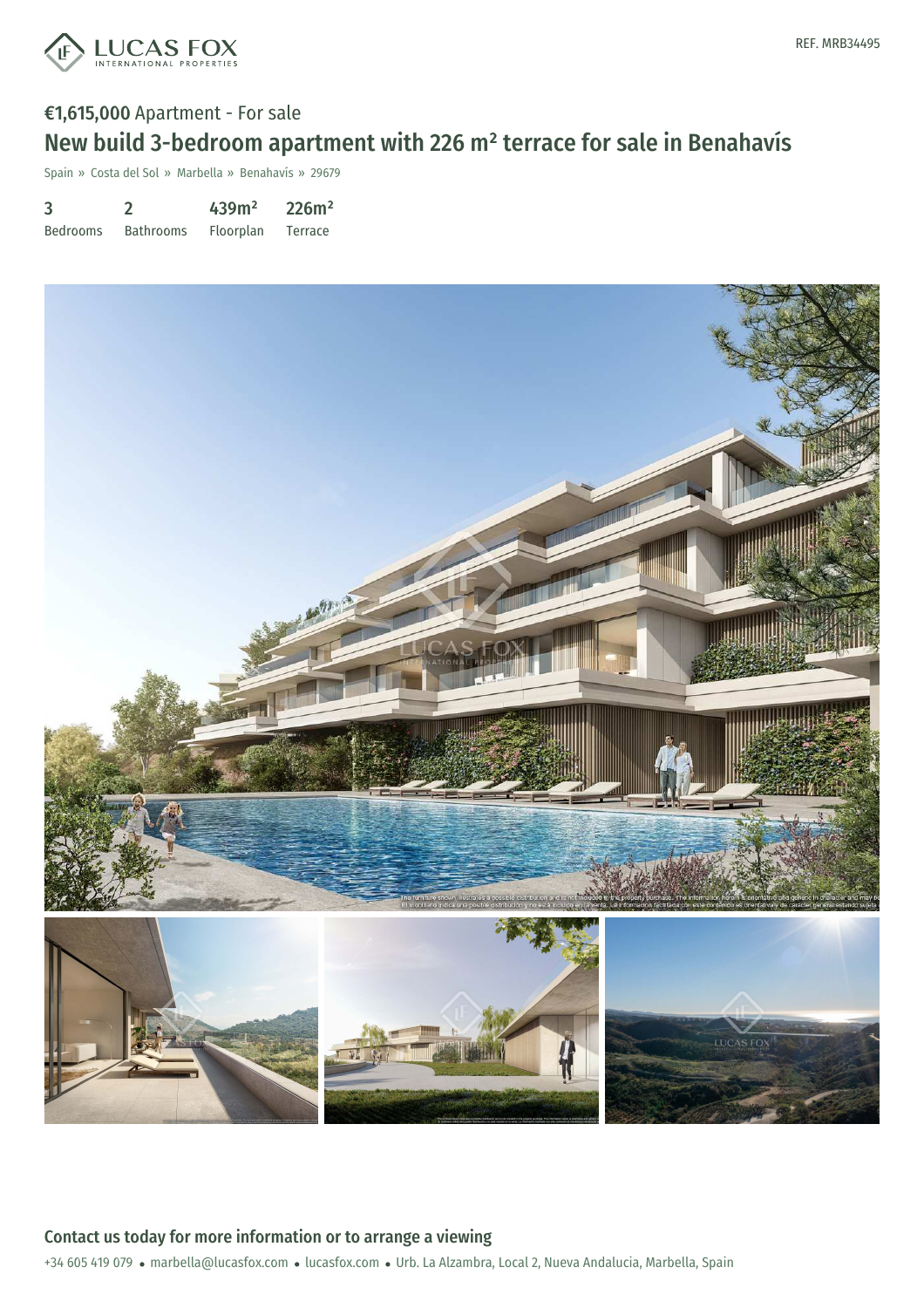

# €1,615,000 Apartment - For sale New build 3-bedroom apartment with 226 m² terrace for sale in Benahavís

Spain » Costa del Sol » Marbella » Benahavís » 29679

3 Bedrooms 2 Bathrooms 439m² Floorplan 226m² Terrace

#### **OVERVIEW**

## Impressive 3-bedroom penthouse with solarium and private pool in Palmitos, Real De La Quinta, Benahavis.

This fantastic 3-bedroom penthouse apartment with 2 bathrooms and 1 guest toilet, features a spacious master bedroom with en-suite bathroom, 2 guest bedrooms, private swimming pool, 2 parking spaces and 1 storage room.

The mix of cream concrete, wood and natural stone echoes the landscape to further the feel of being in harmony with the stunning surroundings.

Large living areas and terraces create a feeling of space and freedom that encourages outdoor living as well as indoor comfort, and with a maximum of 6 apartments per building, each apartment enjoys the benefits of having just one adjoining neighbour.

Great frontal terrace over 226.92 m² connected to the lounge and all the bedrooms.

Total surface 439.43 m²:

- $\bullet$  m<sup>2</sup> built inside  $\cdot$  180.63
- m² covered terrace: 72.16
- $\bullet$  m<sup>2</sup> open terrace: 154.76
- m² communal areas: 24.88



[lucasfox.com/go/mrb34495](https://www.lucasfox.com/go/mrb34495)

Mountain views, Sea views, Swimming pool, Terrace, Concierge service, Lift, Natural light, Parking, Underfloor heating, Air conditioning, Alarm, Built-in wardrobes, Chill out area, Domotic system, Double glazing, Equipped Kitchen, Exterior, Near international schools, New build, Pet-friendly, Playground, Security, Solar panels, Storage room, Views